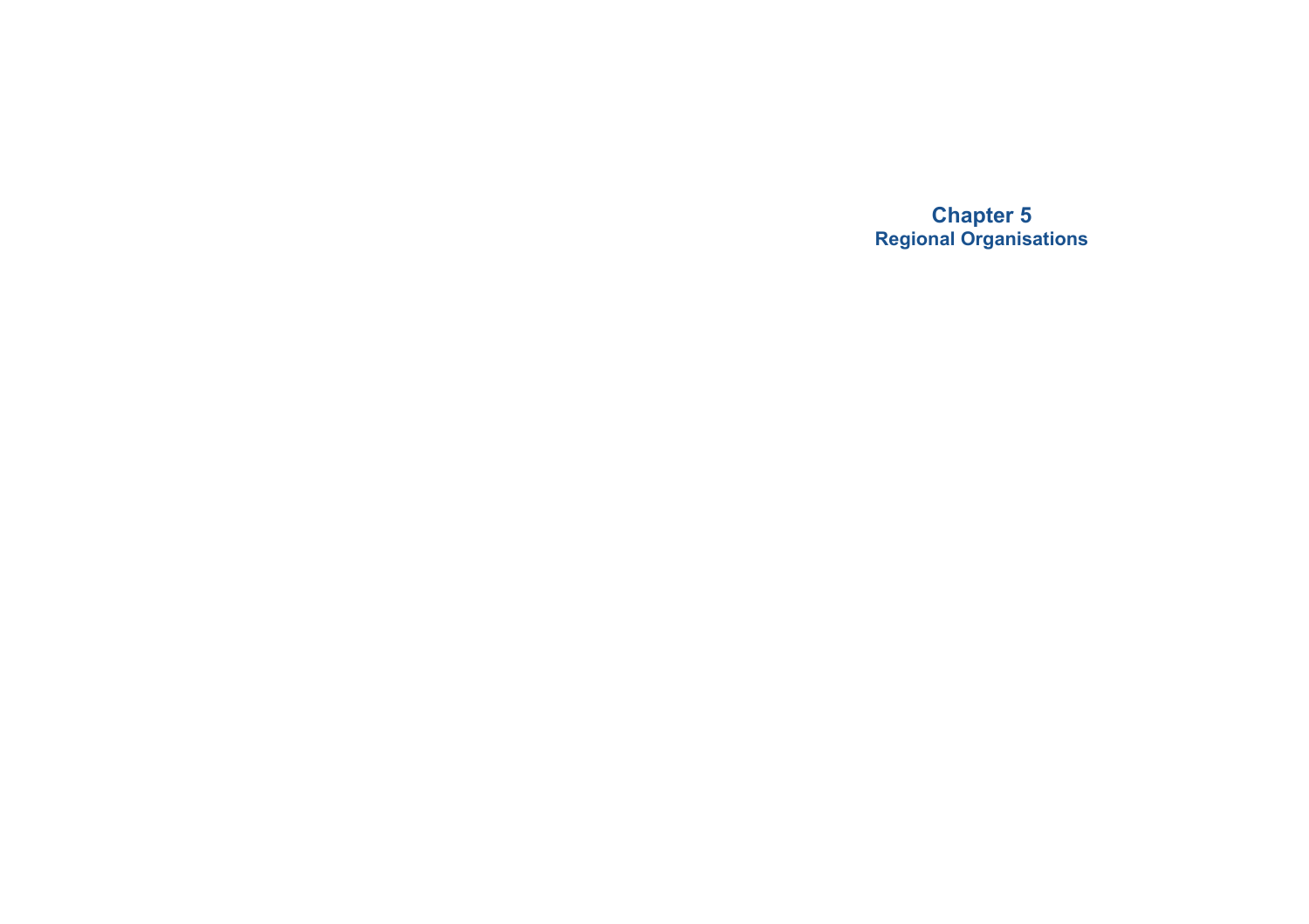#### **5. REGIONAL ORGANISATIONS**

There are six Regional Professional Laboratory Medicine organisations, which can be considered IFCC regional partners:

- • Asia-Pacific Federation for Clinical Biochemistry and Laboratory Medicine (APFCB)
- Latin-American Confederation of Clinical Biochemistry (COLABIOCLI)
- • European Federation of Clinical Chemistry and Laboratory Medicine (EFLM)
- • Arab Federation of Clinical Biology (AFCB)
- • African Federation of Clinical Chemistry (AFCC)
- • North American Federation of Clinical Chemistry and Laboratory Medicine (NAFCC)

### **5.1. Asia-Pacific Federation for Clinical Biochemistry and Laboratory Medicine (APFCB)**

The APFCB is a federation of 16 national associations of clinical biochemistry and laboratory medicine in the Asia-Pacific region whose membership comprises the following:

- • Australasian Association of Clinical Biochemists (AACB)
- Chinese Society of Laboratory Medicine (CSLM)
- Hong Kong Society of Clinical Chemistry (HKSCC)
- • Association of Clinical Biochemists of India (ACBI)
- Indonesian Association for Clinical Chemistry (IACC)
- • Japan Society of Clinical Chemistry (JSCC)
- • Korean Society of Clinical Chemistry (KSCC)
- Malaysian Association of Clinical Biochemists (MACB)
- Nepal Association for Medical Laboratory Sciences (NAMLS)
- Pakistan Society of Chemical Pathologists (PSCP)
- Philippine Association of Medical Technologists (PAMET)
- • Singapore Association of Clinical Biochemists (SACB)
- Association for Clinical Biochemistry, Sri Lanka (ACBSL)
- Association for Clinical Biochemistry, Taipei, China (CACB)
- Thailand Association of Clinical Biochemists (TACB)
- • Vietnamese Association of Clinical Biochemistry (VACB)

All the 16 APFCB members are also IFCC members.

Seventeen in-vitro diagnostics companies, both multinational and regional, make up the APFCB's Corporate Membership. The APFCB has four Affiliate member societies, namely, the Chinese Association for Clinical Laboratory Management, the Association of Medical Biochemists of India (AMBI), the Macao Laboratory Medicine Association and the Mongolian Association of Health Laboratorians.

The governing body of the APFCB is the Council, which delegates the management of the federation's activities to the Executive Board. The professional activities of the APFCB are executed through its four standing committees, these being the Communications, Education & Laboratory Management, Scientific and Congress and Conferences committees. In addition, ad hoc committees are formed for specific purposes such as awards and scholarships. All committees report to the EB, which then reports to the Council. The APFCB is domiciled in Singapore where its bank account is also maintained. The APFCB Office in Singapore manages the APFCB's financial and regulatory affairs.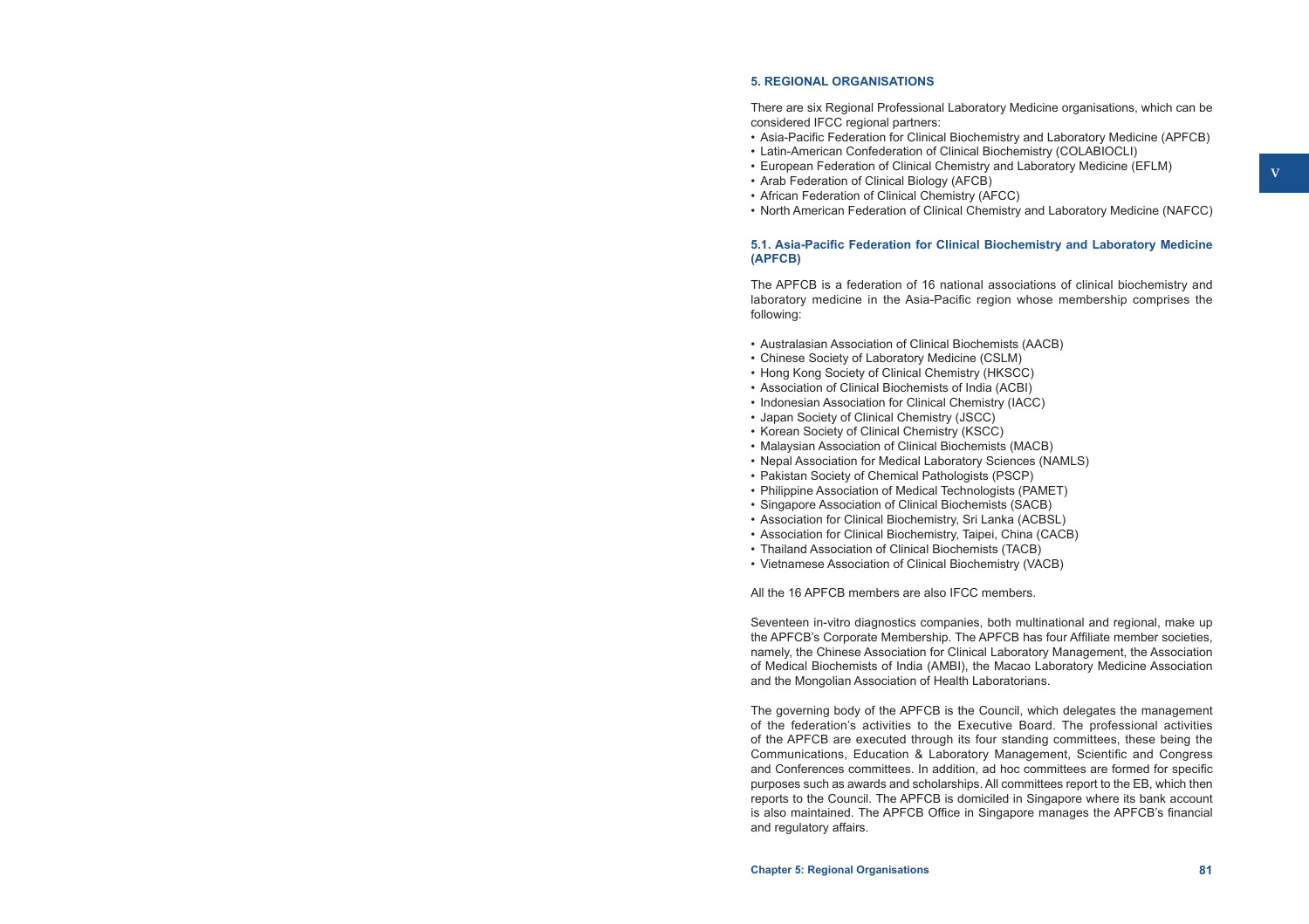The major activity of the Education and Laboratory Management Committee is the organisation of visiting lectureships. The longest running of these is the APFCB Travelling Lectureship, which was initiated in 1999. This lectureship is organised at an approximately biennial frequency where an eminent speaker from the region is appointed by the Executive Board to travel to member countries to speak on areas of current interest, usually at the annual scientific meetings of the APFCB members. The activities of the Education and Laboratory Management Committee also include education in the area of laboratory quality. Towards this end it has helped organise courses on QA/QC and conducts an educational programme on interpretative commentary of laboratory results. A Pre-analytical working group has been established and one of the aims of this working group is to work on projects with the Pre-analytical working group of EFLM.

The Scientific Committee undertakes the organisation of scientific projects on a regional basis in areas of current interest. Seven member societies thus far are collaborating in the IFCC global study on reference intervals. Other regional projects include a regional project for harmonisation of mass spectrometry-based steroid assays, urine steroid metabolomic studies by gas chromatography mass spectrometry to aid the diagnosis of disorders of sexual development.

The Congress and Conferences Committee is involved in the planning and supervising of the triennial APFCB congress and APFCB regional conferences and works closely with the local organising committees to ensure the success of these congresses. The triennialAPFCB congress is the scientific congress of theAPFCB. The first congress was held in 1979 in Singapore. The 14th congress will be held in Taiwan in 2016, and the  $15<sup>th</sup>$  in Jaipur in 2019.

The APFCB publishes an annual e-newsletter called the APFCB e-News that is distributed to the APFCB members and senior clinical chemists outside the region, without charge. The APFCB e-News is published online (available for download at www.apfcb.org). The Clinical Biochemist Reviews is the Medline-indexed, quarterly journal of the AACB which is published in association with the APFCB.

The APFCB Philanthropic Fund was started in 2005 with a generous donation from the IFCC. Its aim is to assist in the professional and career development of deserving young clinical biochemists with scholarships and travel grants to undergo training and to present their research at meetings within the region. The Fund will also provide assistance to members who are unable to attend the Council meetings of the APFCB.

Linkages with organisations outside the Asia-Pacific region have been established: The agreement on the APFCB congress that was signed between the APFCB and the IFCC forms the basis of the formal relationship between the two federations. The APFCB signed a Memorandum of Understanding (MoU) in May 2011 with the World Association of Societies of Pathology and Laboratory Medicine (WASPaLM) and renewed this MoU for another three years on 27th August 2014. The APFCB signed a MoU with the AACC on 11th December 2014 for a two year term (2015 and 2016) in the first instance.

### **APFCB President**

**Prof. Leslie LAI**  Suite 7.09 MOB, Gleneagles Intan Medical Centre 282 Jalan Ampang 50450 Kuala Lumpur - Malaysia

 $Tel: +60-3-42510433$ Fax: +60-3-42520433 E-mail: [lesliecharleslai@gmail.com](mailto:lesliecharleslai@gmail.com) Website: http://[www.apfcb.org](http://www.apfcb.org)

# **5.2. Latin-American Confederation of Clinical Biochemistry (COLABIOCLI)**

The Latin American Confederation of Clinical Biochemistry, COLABIOCLI, was founded in 1968 in Mar del Plata, Argentina and all local societies of Latin America for Clinical Chemistry are today its members. In December 1968, in the first Congress of the Confederation, we have the presence, of distinguished professionals: Dr. Bernardo Houssay, Argentina (Nobel Prize), Dr. Luis Leloir, Argentina (Nobel Prize), Dr. Martin Rubin and Dr. Cesar Milstein, Argentina (Nobel Prize).

In 1973, The Latin American Confederation of Clinical Chemistry was officially established during the II Congress of Biochemistry in Porto Alegre Brazil.

Since 1968, COLABIOCLI has developed multiple activities regarding scientific matters and professional regulations.

The mission of COLABIOCLI is the improvement of the profession through policies aimed at the continuous improvement of the ethical and scientific standards of Clinical Biochemistry. The main objective is to work together with academic units to reach a consensus of the curricular bases for vocational training in the region and also establish a system of continuous quality improvement in all laboratories in Latin America, with the cooperation of PAHO / WHO, IFCC, the National Societies of Clinical Chemistry, ministries of Public Health and University Authorities in Latin America.

Since its formation important results have been achieved with respect to implementation of continuous quality improvement programmes. Due to the dynamics of knowledge impacting on the progress of clinical laboratory science and technology it has become essential to strengthen alliances with the academic units in the region, for the purpose of managing knowledge, and specific policies for continuous training. By the asymmetry between the countries of the Confederation, actions are needed to achieve implementation of registration and licensing of the profession and to support programmes of external and internal quality assessment to ensure the results of the laboratory as a contribution to public health.

The Latin American Congress is organised every two years. These conferences have been held in Argentina, Brazil, Chile, Costa Rica, El Salvador, República Dominicana, Mexico, Panama, Paraguay, Venezuela and Peru. The average attendance was 1,200 professionals.

One of the main objectives of COLABIOCLI, is give support, to the establishment of programmes of continuous quality improvement in the laboratory Since 1990 COLABIOCLI, PAHO / WHO with support from other institutions have developed complementary activities:

- Courses and workshops on quality
- Publication of three books on quality assurance
- • Visits to various health institutions, to stimulate their interest in our programmes
- Provide control material and of course, to develop them
- Seminar on the Management of External Quality Assessment
- Training courses for tutors on Quality Management System
- • Participation in National Congresses and organisation of Latin American Congress
- Financing of visiting lecturer, according to local needs.
- • National regulations and registration of laboratories in the following countries: Argentina, Brazil, Bolivia, Paraguay, Peru, Colombia, Chile, Ecuador, El Salvador, Honduras, Guatemala, Venezuela and Uruguay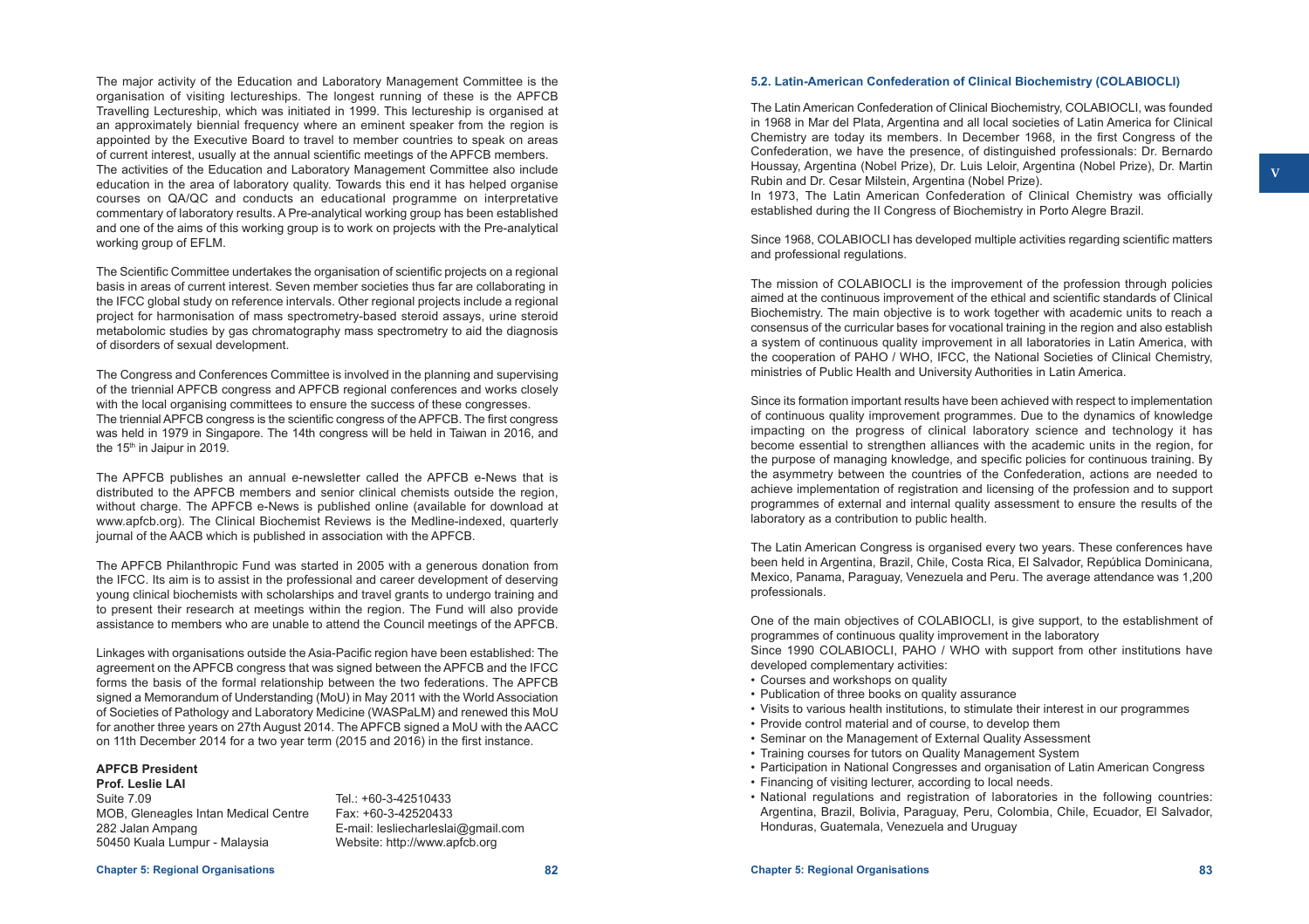After thirty-eight years since its official creation, the XX Latin American Congress of Clinical Biochemistry, conducted from 24 to 27 November 2011 in Punta Cana, Dominican Republic. On the 26<sup>th</sup> was held the General Assembly of COLABIOCLI. It proceeded to the election of the National Executive Body for the period 2011 - 2013, being honored at this opportunity the Confederación Unificada Bioquímica de la República Argentina (CUBRA) representing Argentina. It is noteworthy that 18 of the 22 countries that make up COLABIOCLI attended the Assembly. Subsequent to the election the appointment was made of the three countries, that through a representative each, will occupy in the period referred the members of Executive Committee. Dominican Republic, Spain and Panama were elected. Finally, the Assembly elected the three countries that appoint members of the Audit Commission of the institution, and they were: Venezuela, Honduras and Chile.

On October 30, 2013, on the occasion of the XXI Latin American Congress in Lima - Peru, the Confederación Unificada Bioquímica de la República Argentina (CUBRA) was re-elected by unanimous vote of the countries present at the regular meeting. On this occasion were also elected representatives from República Dominicana, Ecuador and Bolivia to fill the other member positions. The National Entities from Venezuela, Honduras and Chile were re-designated as the members of the Audit Commission.

Currently the Executive Committee is conformed as follows: AUTHORITIES COLABIOCLI (2013 - 2015) President: Carlos Navarro (Argentina) Vice President: Roberto García (Argentina) Secretary: Manuel Arca (Argentina) Treasurer: Felix Acuña (Argentina) 1st Member: Collado, Angelita Ángeles (República Dominicana) 2nd Member: Saldarreaga, María Magdalena Zambrano (Ecuador) 3rd Member: Justiniano Grosz, Alvaro (Bolivia) Com. Review of Accounts: Gomez, Rene (Chile) Com. Review of Accounts: García, Carmen Socorro (Venezuela) Com. Review of Accounts: Castro, Mitzi (Honduras)

COLABIOCLI has developed the following programmes: (1) Quality Management; (2) for standard operating procedures, (3) documents laboratory (4) internal control and external quality assessment, (5) internal and external audits, (6) continuing education and training, (7) biosafety standards, (8) preventive and corrective maintenance of equipment.

COLABIOCLI also managed to achieve goals in the records of national regulation, in: Argentina, Brazil, Colombia, Cuba, Costa Rica, Dominican Republic, Honduras, Guatemala, Peru, Colombia, Venezuela, Paraguay, Uruguay and Ecuador and, recently, Bolivia.

COLABIOCLI also promotes the implementation of external quality assessment and has an ethical commitment to institutions and professionals of health.The countries with External Quality Assessment are: Argentina, Brazil, Mexico, Guatemala, El Salvador, Honduras, Nicaragua, Colombia, Venezuela, Ecuador, Paraguay, Peru, Spain and Uruguay.

Goals achieved:

- 1. External Quality Assessment in 89% of countries.
- 2. Preparation of control samples: Argentina, Brazil, Colombia, Guatemala, Mexico,

# Uruguay.

- 3. Guide to Accreditation, Quality Management Course First Edition 2005 Second Edition 2009.
- 4. Establishment of a Quality System.
- 5. Audit of Quality Management Systems.
- 6. In October 2008, the National Clinical Society of Colombia, held the course, auditing for members of all countries of South America.
- 7. In June 2009, the National Society of Clinical Chemistry Panama, conducted an auditing course for delegates from Mexico, Central America and the Caribbean.
- 8. Meetings were organised external quality assessment in: San Salvador, Guatemala, Honduras, Nicaragua, Dominican Republic, Bolivia, Peru, Uruguay, Ecuador and Colombia.

Strategies and Objectives:

- 1. The completion of the registration procedures, in all countries
- 2. Innovation of the External Quality Programme,
- 3. Developing professional resources to manufacture reference materials,
- 4. Continuing with the efforts for the establishment of a Quality Control Programme in the Latin American countries.
- 5. To actively involve of health authorities; continuity of local distance learning programmes, and implementation of national and international guidance for the accreditation programme.

In addition to these programmes, COLABIOCLI, implements and administers a programme of visiting professors. This programme ensures participation of Lecturers in the Congress of the National Institutions that require it, according to your needs.

One of the policies of COLABIOCLI also includes visits to Ministers of Health, university authorities and national health programmes to strengthen at laboratory professionals and their activities. Many of the activities described above have been supported by PAHO/WHO, in cooperation with the IFCC.

# **COLABIOCLI President**

**Dr. Carlos Daniel NAVARRO** Av. Rivadavia 2319 Piso 11º "A" CP 1034 Ciudad de Buenos Aires **Argentina** Tel.: +54 221 482 2797 Fax: +54 221 425 4224 E-mail: [navarrobioq@gmail.com](mailto:navarrobioq@gmail.com) Website: http://[www.colabiocli.info](http://www.colabiocli.info)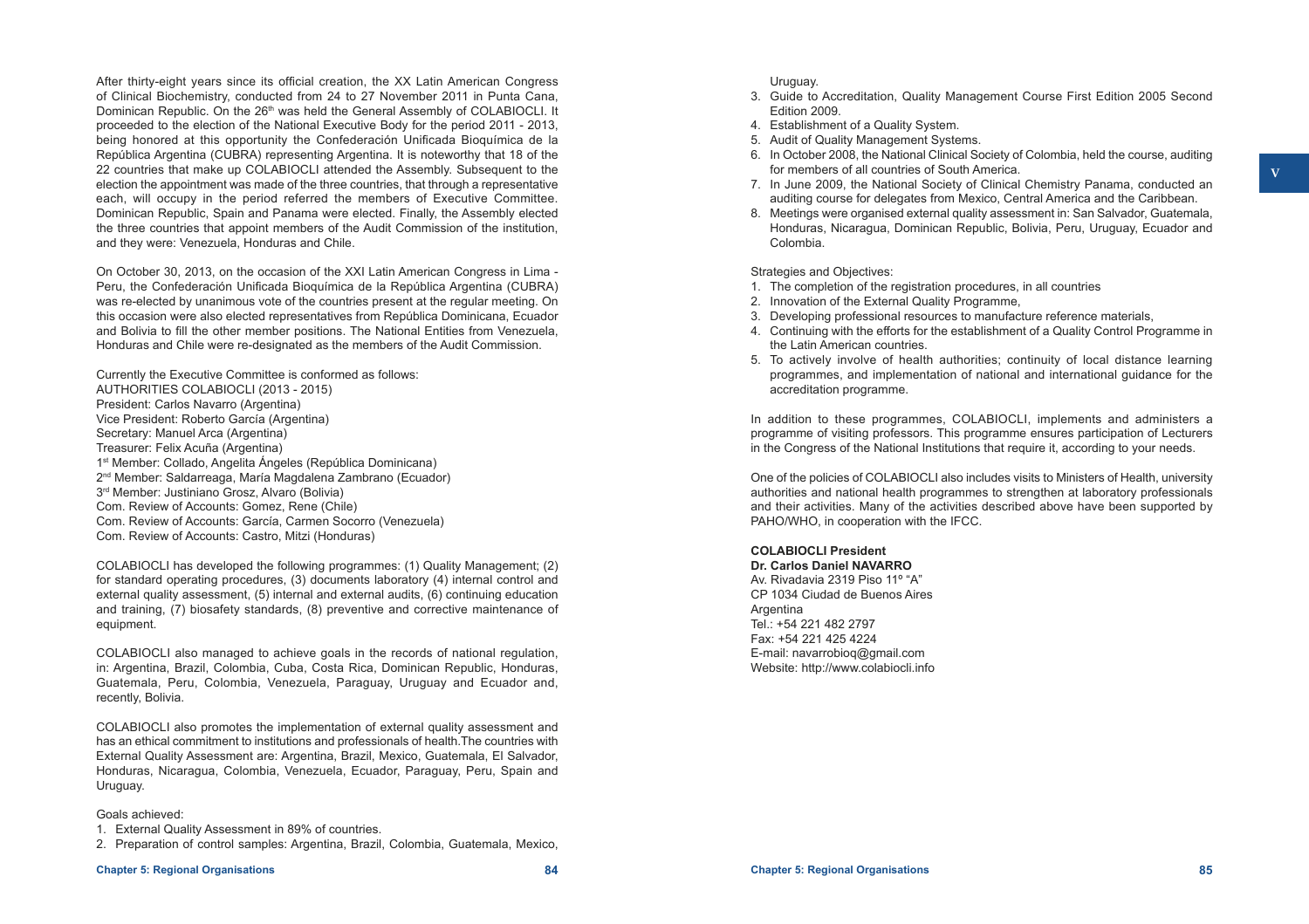### **5.4. European Federation of Clinical Chemistry and Laboratory Medicine (EFLM)**

In 2007 the European Federation of Clinical Chemistry and Laboratory Medicine (EFLM formerly EFCC) was formed by the merger of FESCC (Forum of European Societies of Clinical Chemistry) and EC4 (European Communities Confederation of Clinical Chemistry). EFLM connects National Societies of Clinical Chemistry and Laboratory Medicine and creates a platform for all specialists working in the field in Europe. The mission of EFLM is to 1) enhance patient care, 2) improve outcomes by promoting and improving the scientific, professional and clinical aspects of clinical chemistry and laboratory medicine and 3) to ensure effective representation of laboratory medicine both at European Union level and to other pan-European and sub-regional bodies. EFLM represents IFCC in Europe.

All member societies of IFCC in Europe may become members of EFLM. The President/Chair and one national representative of member societies form the General Assembly which is the main governing body of EFLM. The General Assembly of EFLM convenes at least once every two years. Non-IFCC societies may obtain provisional membership for three years, provided that they apply for IFCC membership in the meantime. The General Assembly can decide to accept as an Affiliate Member into the EFLM a national association of a European country or another organisation active in the field of laboratory medicine which has applied for such status. EFLM is domiciled in Milan where its office is also maintained in collaboration with IFCC.

Current (Full) membership of EFLM comprises the national societies of the following 39 countries: Albania, Austria, Belgium, Bosnia Herzegovina, Bulgaria, Croatia, Cyprus, Czech Republic, Denmark, Estonia, Finland, France, Germany, Greece, Hungary, Iceland, Ireland, Israel, Italy, Latvia, Lithuania, Luxembourg, Macedonia, Montenegro, Netherlands, Norway, Poland, Portugal, Romania, Russia, Serbia, Slovak Republic, Slovenia, Spain, Sweden, Switzerland, Turkey, UK, Ukraine (USCLD).

EFLM has 1 Affiliate Member: Ukraine (UCCLMU) and 1 Provisional Member: Kosovo.

The operational structure of EFLM consists of an Executive Board (EB) and currently five Committees (C) which conduct out their tasks via Working Groups (WG) and Task and Finish Groups (PG). Officers of the EB (president, past-president, president-elect, secretary, treasurer and two members-at-large) are elected by the General Assembly for 2-year terms. In the current EB the following countries are represented: Italy, United Kingdom, Norway, Croatia, The Netherlands, Poland and Czech Republic. Membership and corresponding membership in Cs, WGs and PGs is by application and open to nominations by national societies.

The main activities of EFLM relate to education, research, development of the profession, requirements for competence, quality and accreditation of laboratories, organisation of congresses, and publications. EFLM has five Committees:

• Science (C-S)

- Quality and Regulations (C-QR)
- Profession (C-P)
- Education and Training (C-ET)
- Communication (C-C)

EFLM's structure at the time of writing is shown in the Figure below. For updates, please visit the EFLM website [\(www.eflm.eu](http://www.eflm.eu)).

| <b>GENERAL ASSEMBLY (GA)</b><br><b>EXECUTIVE BOARD (EB)</b> |                                                   |                                                          |                                                   |                                                                       |
|-------------------------------------------------------------|---------------------------------------------------|----------------------------------------------------------|---------------------------------------------------|-----------------------------------------------------------------------|
|                                                             |                                                   |                                                          |                                                   |                                                                       |
| <b>Promotion</b><br>$(WG-P)$                                | Congresses and Postgraduate<br>Education (WG-CPE) | <b>Common Training</b><br>Frameworks / Syllabus (WG-CTF) | Accreditation and ISO/CEN<br>Standards (WG-A/ISO) | Cardiac Markers<br>(WG-CM)                                            |
| <b>EFLM History</b><br>(TFG-H)                              | Distance and e-Learning<br>Education (WG-DE)      | Recognition of Professional<br>Qualifications (WG-RPQ)   | <b>IVD Directive</b><br>$(WG-IVD)$                | <b>Biological Variation</b><br>(WG-BV)                                |
|                                                             |                                                   |                                                          |                                                   | Guidelines (WG-G)<br>Laboratory Testing for<br>Dyslipidemia (TFG-LTD) |
|                                                             |                                                   |                                                          |                                                   | Patient Focused Laboratory<br>Medicine (WG-PFLM)                      |
|                                                             |                                                   |                                                          |                                                   | Personalized Laboratory<br>Medicine (WG-PLM)                          |
|                                                             |                                                   |                                                          |                                                   | Postanalytical Phase (WG-POST)<br>Critical Results (TFG-CR)           |
|                                                             |                                                   |                                                          |                                                   | <b>Preanalytical Phase</b><br>(WG-PRE)                                |
|                                                             |                                                   |                                                          |                                                   | <b>Test Evaluation</b><br>$(WG-TE)$                                   |
|                                                             |                                                   |                                                          |                                                   | Harmonisation of total testing<br>process (WG-H)                      |

**The Communication Committee (C-C)** is responsible for efficient communication channels between EFLM and its member societies and other professional institutions, individuals and other targeted audiences via EFLM's website (www.eflm.eu) and EFLM Newsletter. The official scientific journal of EFLM is Clinical Chemistry and Laboratory Medicine (CCLM).

**The Science Committee (C-S)** focuses on promotion of research that translates the scientific results of laboratory medicine to clinical applications and improves patient outcomes through the appropriate use and interpretation of laboratory data in clinical practice. The Committee currently has WGs on:

- • *Cardiac Markers (WG-CM)* which investigates, via European surveys, how the reporting, interpretation and use of cardiac markers impact on patient outcomes in different countries.
- • *Biological Variation (WG-BV)* which explores the sources of variation in and develops a critical appraisal checklist for papers on biological variation.
- • *Guidelines (WG-G)* for the laboratory investigation and management of various conditions based on best practice.
- • *Test Evaluation (WG-TE)* which sets standards and develops practical tools for designing research studies for the evaluation of the clinical value and impact of new biomarkers.
- • *Post-analytical Phase (WG-POST)* which carries out international surveys amongst general practitioners and investigates how doctors use and interpret laboratory tests commonly used for managing patients in primary care.
- *Pre-analytical Phase (WG-PRE)* which aims to promote the importance of the quality of the pre-analytical phase of laboratory medicine by carrying questionnaires for assessing the current practices related to some pre-analytical variables and defining the best practices for some critical activities in the pre-analytical phase.
- • *Harmonisation of Total Testing Process (WG-H)* aims to act as a collector of the harmonisation initiatives arising from other WGs or Task and Finish Groups of EFLM and from National Member Societies active in the field and will disseminate them to all the EFLM Member Societies attempting to monitor their application and effects.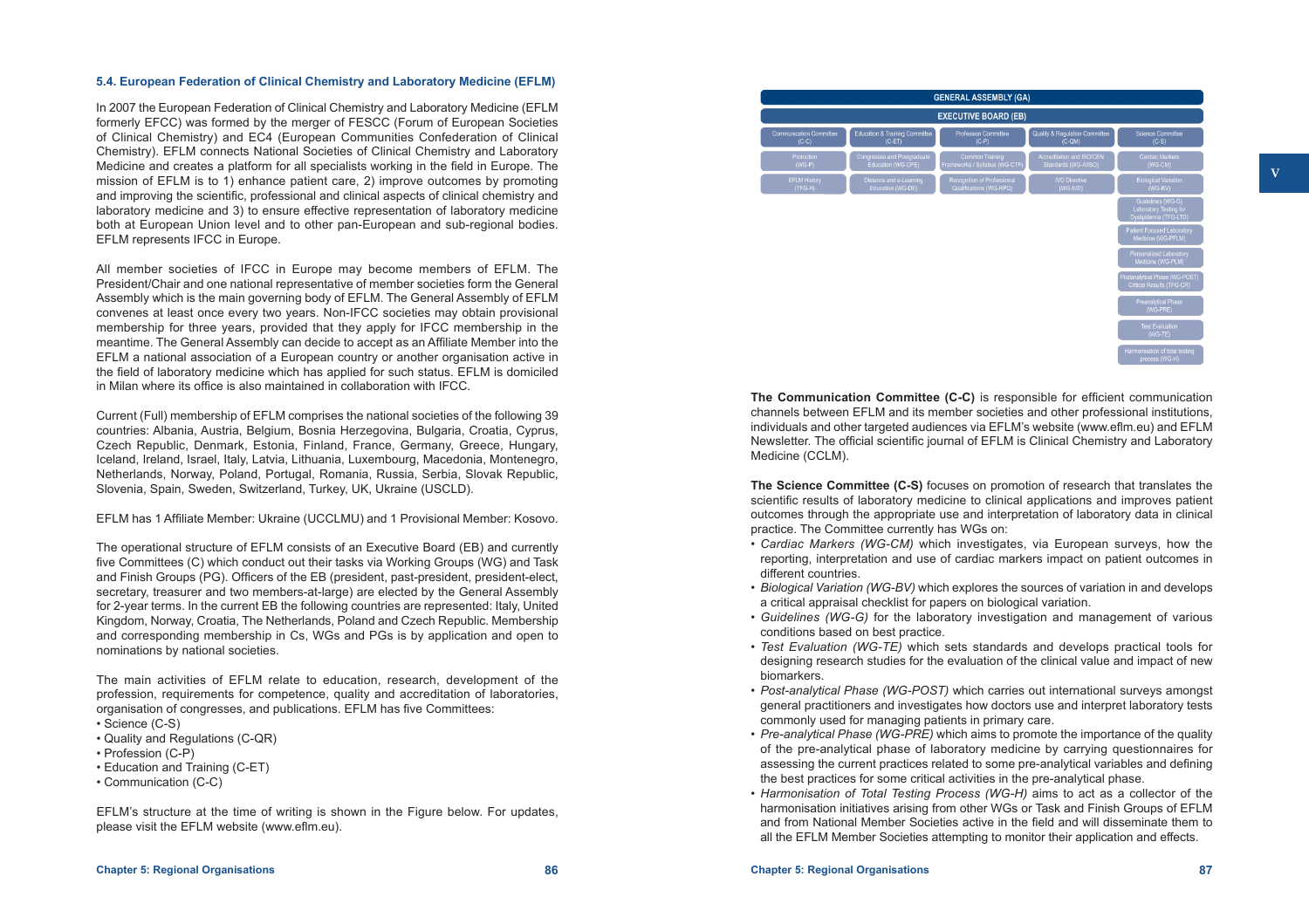- • *Patient Focused Laboratory Medicine (WG-PFLM)* aims to evaluate and study methods for how specialists in laboratory medicine can communicate directly with the patients and how the laboratory can play an active role in patients using selfmonitoring for monitoring their disease.
- • *Personalised Laboratory Medicine (WG-PLM)* aims to develop papers on potentials and limits of the most recent laboratory technologies applied in personalised medicine.

**The Quality and Regulations Committee (C-QR)** supports the establishment of effective accreditation schemes and quality management systems in all European countries and liaises with ISO, CEN and the European Accreditation body (EA). The Committee currently has two WGs on:

- • *Accreditation and ISO/CEN (WG- WG-A/IS)*, which represents EFLM in EA, ISO TC212 and CEN TC140. The WG focuses on influencing ISO/CEN standards and harmonisation of accreditation by international surveys, education and training of assessors related to specific professional standards of ISO 15189 and on setting European procedures for accreditation according to the flexible scope.
- • *IVD Directive (WG-IVD)*, focusing on the provision of guidelines and guidance documents for the application of the Directive in laboratory practice and during accreditation of laboratories.

**The Education and Training Committee (C-ET)** has general responsibility for the postgraduate training aspects of the work of EFLM, in liaison with the Congress and Conferences Division and the Education and Management Division of IFCC, and also with UEMS. The Committee organises regional and sub-regional conferences, workshops and postgraduate continuing education courses in association with relevant national societies. The Committee operates two WGs:

- *• Congresses and Postgraduate Education (WG-CPE)*, which is involved in the organisation of EFLM-UEMS European Joint Congress, Euromedlab, in collaboration with IFCC; joint European conferences with national societies and sub-regional organisations, such as the annual EFLM Symposium for the Balkan region. It is also responsible for organising the annual EFLM Continuous Postgraduate Course and other educational and scientific events.
- • *Distance education and e-learning (WG-DE)*, which aims to establish and maintain efficient distance learning channels between EFLM and its member societies in education within the field of clinical chemistry and laboratory medicine.

**The Professional Committee (C-P)** is responsible for matters of professional regulation and certification (via the EC4 EurClinChem Register), and the promotion of the profession in Europe at government level, and to patients and clinical users. It liaises with CEPLIS (European Council of the Liberal Professions) and the European Commission on professional matters, and takes the lead in developing pan-European professional and ethical standards. It also liaises with UEMS (The European Union of Medical Specialists) on the roles and responsibilities of medical and scientific practitioners of the discipline. The Committee currently has a permanent Working Group, the EC4 Register Commission. This group manages the (EC4) Register of European Specialists in Clinical Chemistry and Laboratory Medicine to achieve recognition of professional qualifications under European Union legislation, based on the principles of free movement of professionals within Europe. The EC4 Register and its finances are independently handled by the EC4 Foundation, a charitable Trust based in The Netherlands.

#### **Awards.** EFLM has three awards:

- • *The EFLM-Roche Scientific Award for Laboratory Medicine* is awarded every two years to honour an individual from an EFLM member country who has made unique contributions to the promotion and understanding of clinical chemistry throughout Europe or who has made one or more contributions that have had a major impact on clinical chemistry. The Award consists of a certificate and the sum of 7,500 Euros.
- • *The EFLM-Abbott Award for Excellence in Outcomes Research in Laboratory Medicine* is presented to the author(s) of the best published paper, as judged by an independent panel of experts, which demonstrates the relationship between the application of an in-vitro diagnostic test or testing strategy and clinical and/or economic outcomes. The award was presented for the first time at IFCC/EuroMedLab 2011 in Berlin and will thereafter be presented every two years at an EFLM conference. The Award consists of a certificate and the sum of 10,000 Euros.
- The EFLM-BD Walter Guder Pre-analytical Award is addressed to young scientists under 40 years of age who have made a significant contribution to the advancement of the pre-analytical phase. The award is given to the best study accepted for peer reviewed publication, where the nominee is the first author and a member of an EFLM member society. The award is financially supported by Becton Dickinson with an amount of 5,000 Euros.

EFLM collaborates with sub-regional professional organisations in the Balkan, Nordic and Alps-Adriatic region. A memorandum of understanding between EFLM and IFCC has formalised the relationship between the two Federations. EFLM has recently published its Corporate membership policy and is aiming to establish various models of collaboration with corporate partners from the IVD industry by setting up various projects that support the development of the profession in Europe. Currently EFLM has formalised its collaboration with the following organisations:

AACC (American Association of Clinical Chemistry), AACB (Australasian Association of Clinical Biochemists), CEPLIS (European Council of the Liberal Professions), EC (European Commission), EA (European co-operation for Accreditation), EAPM (European Alliance for Personalised Medicine), EAS (European Atherosclerosis Society), EASL (European Association for the Study of Liver), EDMA (European Diagnostic Manufacturers Association), EuPA (European Proteomics Association), EUCOMED (Medical Devices Industry), ISO-CEN, EPMA (European Ass. for Predictive, Preventive & Personalised Medicine), EQALM (External Quality Assurance Programmes in Laboratory Medicine), ESPT (European Society for Pharmacogenomics and Theranostics), UEMS (European Union of Medical Specialists).

EFLM intends to set up even wider collaboration with sister Federations in order to harmonise scientific, educational and professional efforts in a complementary fashion, so that laboratory and health care professionals enjoy the benefits of such a collaboration both in the Euro-region and worldwide.

#### **EFLM President**

#### **Prof. Mauro Panteghini**

Department of Biomedical and Clinical Sciences "Luigi Sacco" University of Milano Medical School, Milan, Italy E-mail: [EFLMpresident@eflm.eu](mailto:EFLMpresident@eflm.eu) Website: http://[www.eflm.eu](http://www.eflm.eu)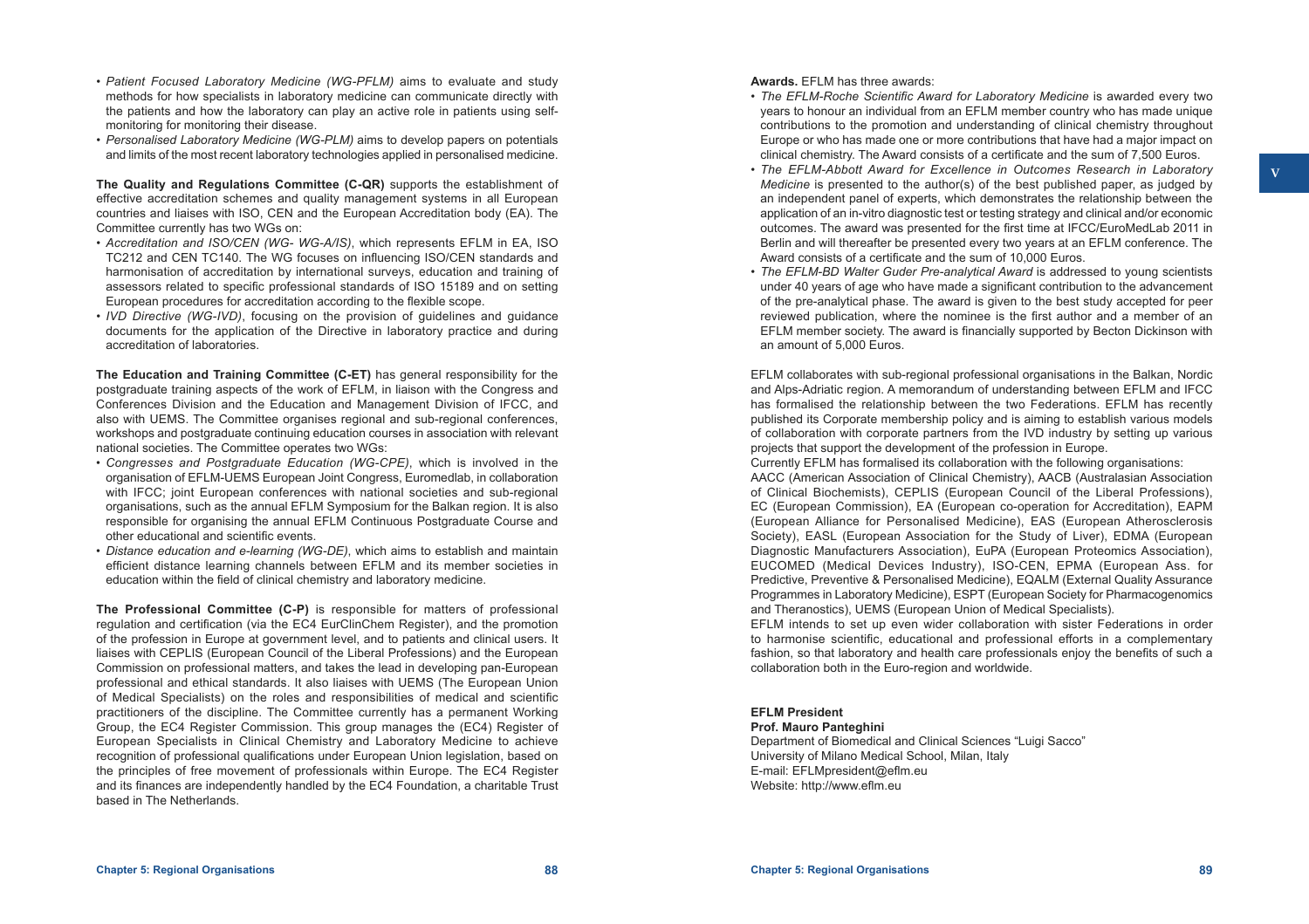#### **5.5. Arab Federation of Clinical Biology (AFCB)**

The Arab Federation of Clinical Biology (AFCB) was established in 1974 in Egypt. The AFCB is managed by its Executive Board (EB) that is elected periodically every three years. Each member society in the AFCB is represented by one delegate in the EB. In its first meeting the EB elects its president, Vice-president, Treasurer, General Secretary, and chairs of its needed committees according to its bylaws. The past AFCB president also is a member of the EB. AFCB is a federation of associations, syndicates and bodies representing specialists in the field of laboratory medicine and health, in scientific and educational institutions and in medical laboratories for diagnosis and research in both private and public sectors, within the Arab world. The twelve countries that currently form the AFCB are Algeria, Egypt, Jordan, Lebanon, Libya, Morocco, Palestine, Saudi Arabia, Sudan, Syria, Tunisia, and Yemen. Among the aims of the Federation are to: tighten relationships between all those who work in the field of Clinical Laboratory all over the Arab world including (1) sharing information, expertise and scientific achievements; (2) organising seminars and training in clinical biology and laboratory medicine; (3) publishing scientific journals and periodicals specializing in clinical and laboratory medicine (4) organising training and educational sessions (5) ; participating in the creation of national bodies and associations within the Arab countries that do not have such organisations in respect to their local legislation, (7) giving support and advice to national bodies and associations within the Arab countries, (8) providing consultation and expertise as requested to scientific and production institutions in the Arab world; organise scientific congresses, participate at both regional and national congresses in the Arab world, provide the organising countries with all the scientific support needed; (9) co-ordinate with the Council of Arab Ministers of Health on clinical laboratory scientific matters; (10) implement International Units; (11) provide support to IVD industry in the Arab world; and (12) support Quality Management Programmes in Health Laboratories.

The AFCB has organised 13 congresses since 1974 in Egypt (1974, 1980, 1986 and 1988), Syria (1979, 1994 and 2006), Tunisia (1991 and 2004), Jordan (1997), Morocco (2000 and 2012), Lebanon (2009), Sudan (2015).

#### Our Vision:

To work on the development of the profession and the science of laboratory medicine in the Arabic world.

#### Our Mission:

- 1. To be the legitimate voice for the profession of laboratory medicine in the Arabic world.
- 2. To be lead in the Arab and international community with regard to the profession of laboratory medicine.
- 3. To serve members with the maximum potential.
- 4. To maintain high professional standards in the practice of medical laboratory sciences in the Arabic world.

#### Our Objectives:

- 1. Strengthening the link between workers in the field of clinical laboratory science in the Arab world, and exchange of experiences and scientific information.
- 2. Organisation of periodic scientific conferences in the field of clinical laboratory science and scientific symposia, seminars, exchange briefing visits, contribute to the Arab national conferences, and provide adequate scientific support.
- 3. Issuing scientific documents and specialised publications.
- 4. Contribute in the formation of national bodies and associations in the Arab countries

that do not have such bodies, where such formations, according to the laws and regulations in force in those countries, and support them.

- 5. Provide advice and expertise to the Arab production companies in the field of clinical laboratory reagents and equipment.
- 6. Support the programmes of quality assurance in laboratory in the Arab world and exchange of information and provision of scientific advice, and study the possibility of the use of international units.
- 7. Coordination with the Council of Arab Ministers of Health in matters of clinical laboratory science.
- 8. Work on the harmonisation of legislation and laws governing the work of the laboratory in different countries and make an agreement on a common definition of certificates of competence and work with the Arab Health Ministers for approval.
- 9. Cooperation and coordination with the World Health Organization in the curricula of rehabilitation, training and quality assurance programmes.
- 10. Proof of the presence in international and regional organisations concerned with the clinical laboratory sciences.

#### Membership:

Arab Federation of Clinical Biology accepts membership of organisations, associations, trade unions and professional associations that accept the AFCB Statute, and works to achieve its objectives and submit a request for enrollment that is not inconsistent with its basic system of the AFCB.

# **AFCB President**

#### **Prof. Layachi CHABRAOUI**

Laboratoire Central de Biochimie et du Centre d'Etude des Maladies Héréditaires du Métabolisme CHU Ibn Sina Rabat E-mail: [lchabraoui@yahoo.fr](mailto:lchabraoui@yahoo.fr) Website: http://[www.afcbforyou.org](http://www.afcbforyou.org)